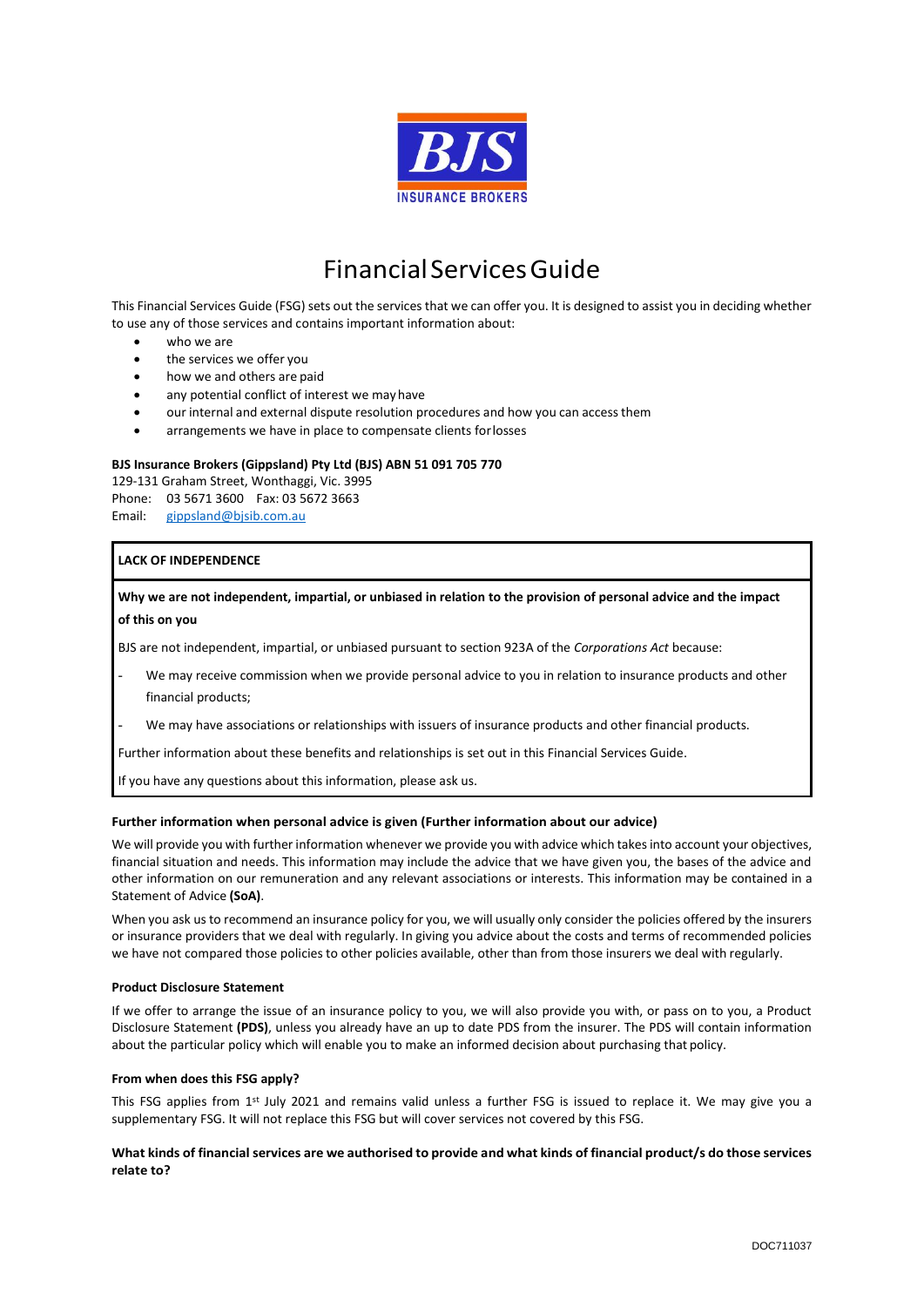BJS is authorised to provide advice for and deal in general insurance products by applying for, acquiring, varying or disposing of a financial product on behalf of another person for retail and/or wholesale clients under BJS's Australian Financial Services Licence. We will do this on behalf of your broker unless we tell you otherwise.

#### **How can you instruct us?**

You can contact us to give us instructions by post, phone, fax or email on the contact number or details provided in this FSG.

#### **Who is responsible for the financial services provided?**

BJS is responsible for the financial services that will be provided to you, or through you to your family members, including the distribution of this FSG.

BJS holds a current Australian Financial Services License No: 238365. The contact details for BJS are shown above.

# **Will I receive tailored advice?**

Not in all cases. However, we may need information about your personal objectives, details of your current financial situation and any relevant information, so that we can arrange insurance policies for you. We will ask you for the details that we need to know.

In some cases we will not ask for any of this information. If we do not ask, or if you do not give us all of the information we ask for, any advice you receive may not be appropriate to your needs, objectives and financial situation.

You should read the warnings contained in any SoA, or any other warnings that we give you, carefully before making any decision about an insurance policy.

Where we provide you with advice about your insurance arrangements, that advice is current at the time that we give it. We will review your insurance arrangements when you inform us about changes in your circumstances.

#### **What information do we maintain in your file and can I examine my file?**

BJS maintain a record of your personal profile, including details insurance policies that we arrange for you. BJS may also maintain records of any recommendations or advice given to you. BJS will retain this FSG and any other FSG given to you as well as any SoA or PDS that we give or pass on to you.

We are committed to implementing and promoting a Privacy Policy, which will ensure the privacy and security of your personal information. A copy of the BJS privacy policy is available on request. A copy is also available on the BJS website, [www.bjsib.com.au](http://www.bjsib.com.au/) . If you wish to look at your file please ask us. We will make arrangements for you to do so.

#### **Contractual Liability and your insurance cover**

Many commercial or business contracts contain clauses dealing with your liability (including indemnities or hold harmless clauses). Such clauses may entitle your insurers to reduce cover, or in some cases, refuse to indemnify you at all. You should seek legal advice before signing and accepting contracts. You should inform us of any clauses of this nature before you enter intothem.

#### **How will I pay for the services provided?**

Payment for the services we provide are payable directly to BJS. For each insurance product, the insurer will charge a premium that includes any relevant taxes, charges and levies. BJS often receive a payment based on a percentage of this premium (excluding relevant taxes, charges and levies) called commission which is paid to BJS by the insurers. In some cases, you will also be charged a fee. These will all be shown on the invoice that is sent to you.

You can choose to pay for our services by any of the payment methods set out in the invoice. You are required to pay BJS within the time set out on the invoice.

If there is a refund or reduction of your premium as a result of a cancellation or alteration to a policy or based on a term of your policy (such as a premium adjustment provision, we will retain any fee we have charged you. We will also retain commission depending on our arrangements with the insurer. Or charge you a cancellation fee equal to the reduction in commission.

When you pay us your premium it will be banked into BJS's trust account. BJS will retain the commission from the premium you pay us and remit the balance to the insurers in accordance with BJS's arrangements with the Insurer. BJS will earn interest on the premium while it is in their trust account or BJS may invest the premium and earn a return. BJS will retain any interest or return on investment earned on the premium.

# **Howare any commissions,fees or other benefits calculated fortheproviding the financialservices? Commission**

BJS are generally paid a commission by the insurers when we arrange insurances for you. The commission received reflects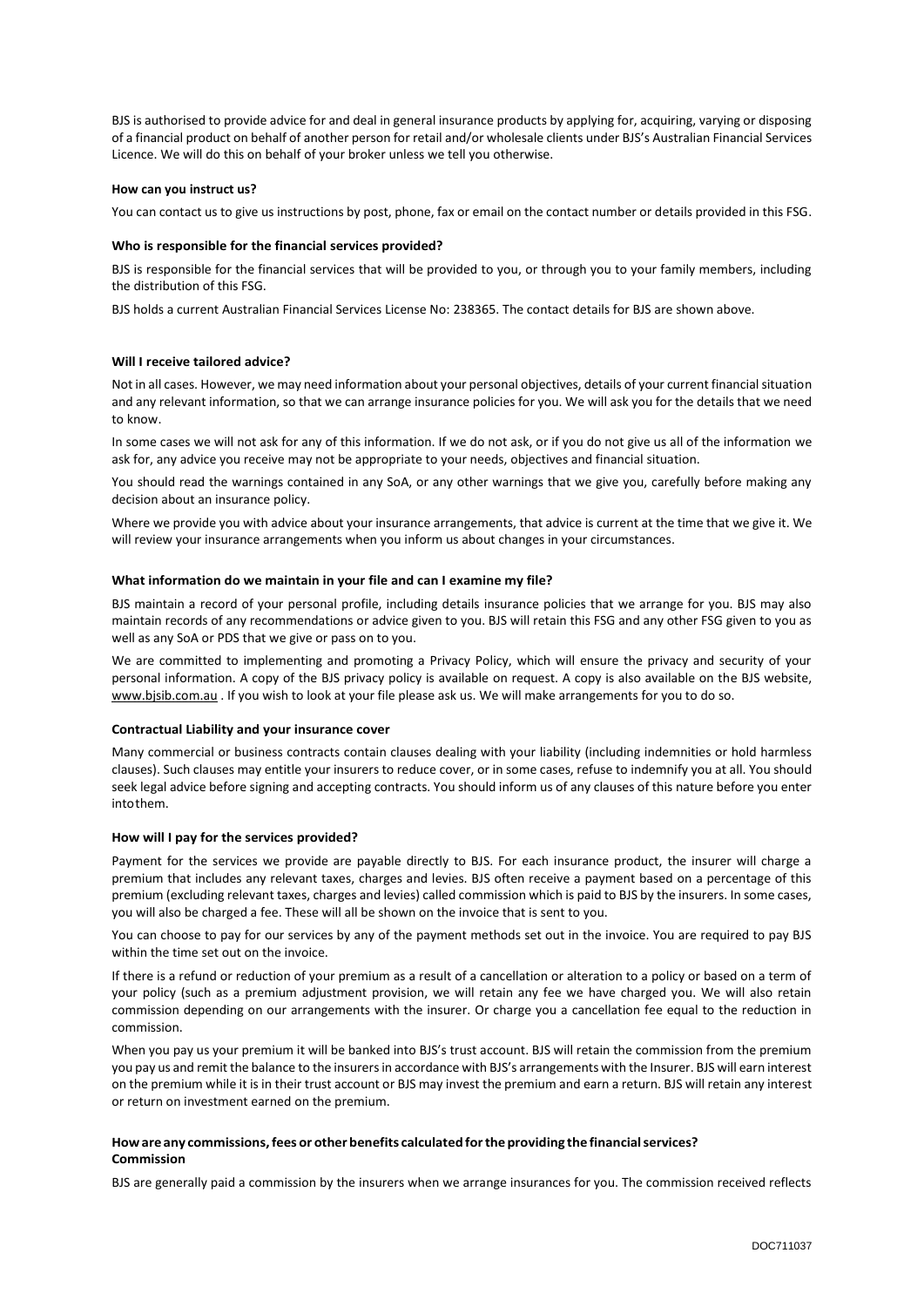in part the work that we do on behalf of the insurer, including tasks such as mail, invoicing and collecting premiums, electronic data submission, providing insurer documentation, handling your policy queries, claims support activities and the general marketing of the insurers products to our clients.

BJS's commission will be calculated based on the following formula:

#### **X = Y% x P**

In this formula:

- $X =$  BIS commission
- Y% = the percentage commission paid to BJS by the insurer. Their commission varies between 0% and 30%
- P = the amount you pay for any insurance policy (less any government fees or charges included in that amount)

# We receive 100% of BJS's commission.

In various situations BJS may also receive additional payment from insurers due to specific commercial arrangement that we have entered into with them. These might include things such as additional incentive payments based on the over-all amount or profitability of the insurance that we place with them and subsidised training. Such an arrangement does not increase the amount you pay for your insurance.

# **Fees paid by you**

We generally charge our clients a broker fee for the additional services that we provide which are not covered by the commissions received from insurers. Activities that such fees cover include:

• conducting market research on the best value for money products available and the financial strength or claims paying ability of insurers

- canvassing the market to source alternative quotations and coverage options for you and performing risk analysis and insurance portfolio co-ordination
- providing you with advice on a particular product and options that we believe best meet your individual needs
- providing you with claims support in situations where the insurer fails to meet your expectations

# **How are our staff and advisors paid?**

Our employee that will assist you with your insurance needs will be paid a market salary which may include, for the policies we arrange for you, a small percentage of our commission orfees.

If we give you personal advice, we will inform you of any fees, commission or other payments we, our associates or anyone referring you to us (or us to any insurer) will receive in relation to the policies that are the subject of the advice.

# **Do we have any relationships or associations with the insurers who issue the insurance policies or any other material relationships?**

BJS is a Steadfast Group Limited **(Steadfast)** Network Broker. As a Steadfast Network Broker BJS has access to member services including model operating and compliance tools, procedures, manuals and training, legal, technical, HR, Contractual Liability advice and assistance, group insurance arrangements, product comparison and placement support, claims support and group purchasing arrangements. These member services are either funded by Steadfast, subsidised by Steadfast or available exclusively to Steadfast Network Brokers for afee.

Steadfast has arrangements with some Insurers and Premium Funders (Partners) under which the Partners pay Steadfast a fee to access strategic and technological support and the Steadfast Broker Network. Steadfast is also a shareholder of some **Partners** 

You can obtain a copy of Steadfast's FSG at [www.steadfast.com.au](http://www.steadfast.com.au/)

BJS have an agreement with IQumulate Premium Funding who pay BJS a Marketing and Distribution fee **(MD fee)** on each Premium Funding Agreement at a rate of 1.85%. The MD fee is in addition to commission we may be paid on an individual contract.

BJS have an agreement with Hunter Premium Funding who pay BJS an override commission of between 2 and 2.5% depending on the total premium funded on each Premium Funding Agreement. This override commission is in addition to commission we may be paid on an individual contract.

BJS have an agreement with BOQ Finance who pay BJS an override commission of 0.5% on domestic Premium Funding Agreements. This override commission is in addition to commission we may be paid on an individual contract.

If BJS arrange premium funding for you we may be paid a commission by the premium funder. We may also charge you a fee. The commission that we are paid by the premium funder is usually calculated as a percentage of your insurance premium (including government fees or changes). If you instruct us to arrange or issue a product, this is when we become entitled to the commission.

Our commission rates for premium funding are in the range of 0% and 3% of funded premium. When we arrange premium funding for you, you can ask us what commission rates we are paid for that funding arrangement compared to the other arrangements that were available to you. The amount of out commission and any fee that we charge will set out in the